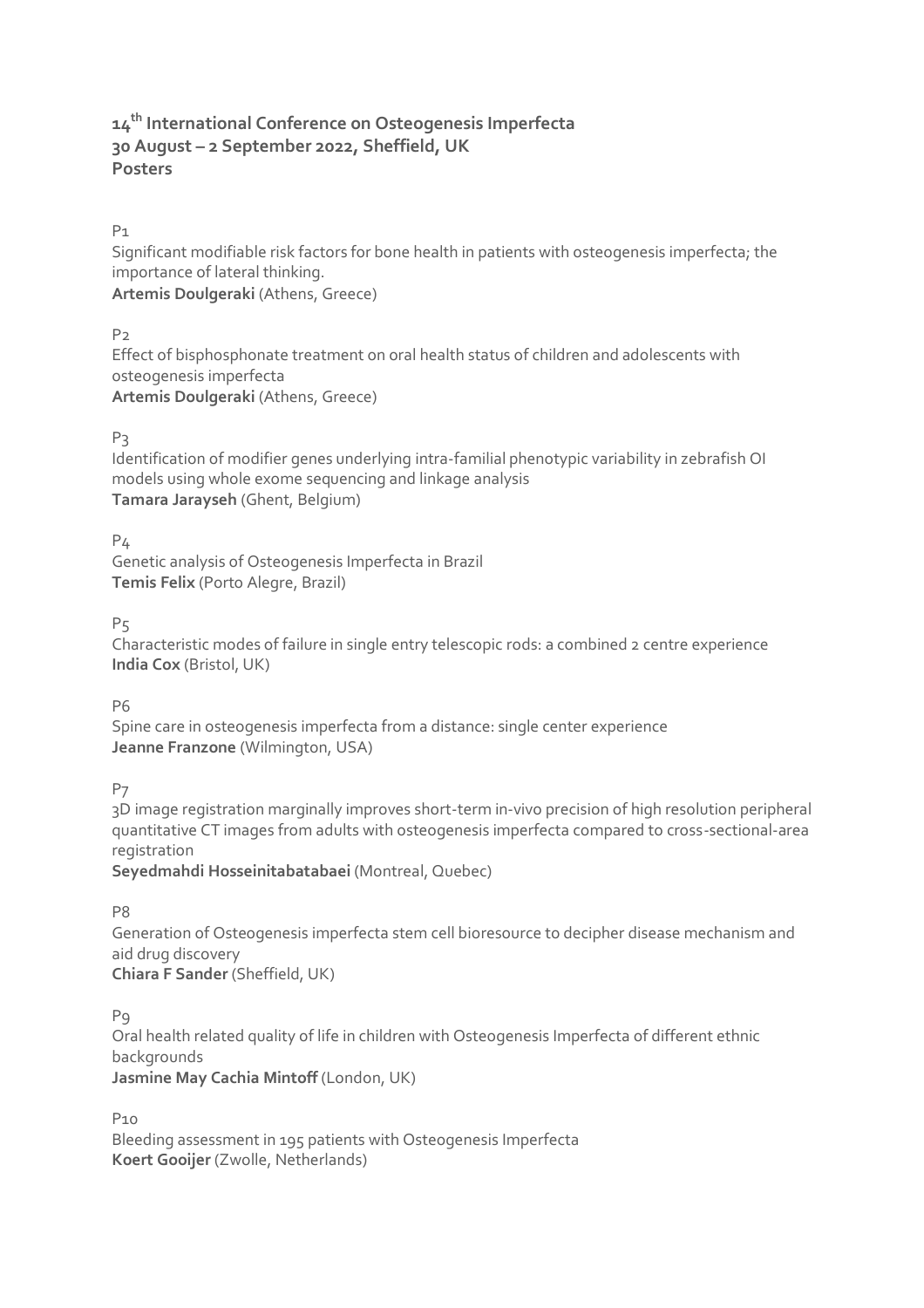Mechano-regulation of bone formation and mineralization in healthy and type XI Osteogenesis Imperfecta patient-specific 3D bone organoids **Julia Griesbach** (Zürich, Switzerland)

P12

Should Osteogenesis Imperfecta be Labeled as a Low Bone Mass Condition? **Cathleen Raggio** (New York, USA)

### P13

Surgical Correction of Skeletal Malocclusion in Osteogenesis Imperfecta **Joseph Napoli** (Philadelphia, USA)

#### P14

Assessing the Safety and Efficacy of Tranexamic Acid Usage in Osteogenesis Imperfecta Patients Undergoing Femoral Rodding **Vincent Eaton** (Omaha, USA)

P<sub>15</sub>

Therapeutic use of Indomethacin in Osteogenesis Imperfecta Type V **James Law** (Birmingham, UK)

# P16

Quality of life in Osteogenesis Imperfecta: evaluation of the content validity of the OIQoL questionnaire in an international cohort. **Claire Hill** (Sheffield, UK)

P17

What are the perceived therapy needs of adults living with Osteogenesis Imperfecta? A focus group study.

**Sophie Barlow** (Stanmore, UK)

P18

A service evaluation examining the clinical application of the; Bleck, Brief Assessment of Motor Function Lower Limb and the Screening Tool for Everyday Mobility and Symptoms (STEM) in the functional assessment of children aged 6-18 years who have Osteogenesis Imperfecta **Carrie Marr** (Sheffield, UK)

P19 Insight into the bone mechanism of CRTAP-null osteoblasts **Aileen Barnes** (Bethesda, USA)

P20

Severe Obesity in Osteogenesis Imperfecta - What are the Treatment Options? **Jannie Dahl Hald** (Aarhus, Denmark)

P21

Crispant analysis in zebrafish as a tool for rapid functional screening of disease-causing genes for Osteogenesis Imperfecta. **Sophie Debaenst** (Ghent, Belgium)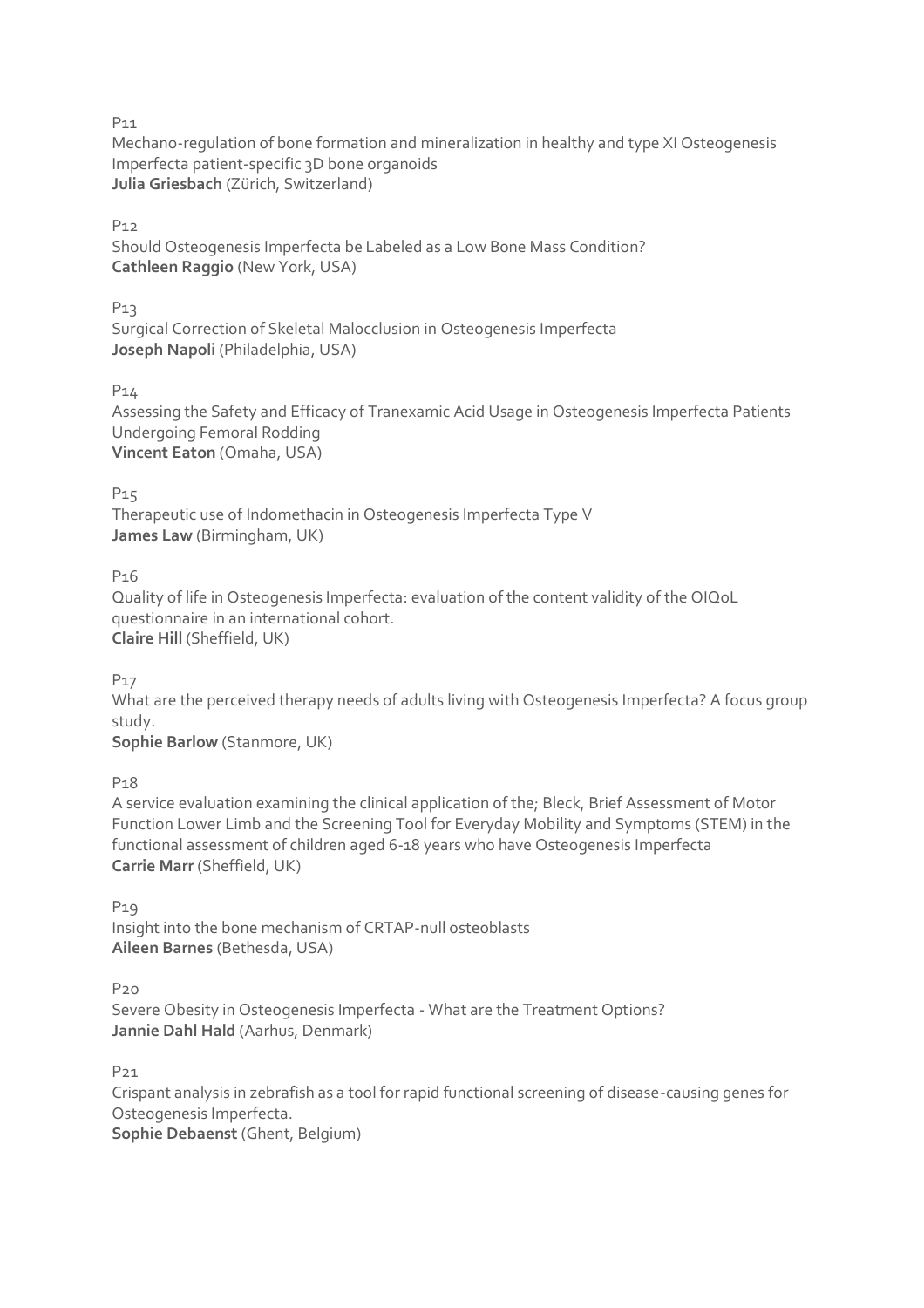P22 "O.I. wish orthopaedic surgeons had better strategies to help with…" - results of a patient and parent-based survey **Maegen Wallace** (Omaha, USA)

P23 Title tbc **Nadezhda Epishina** (St Petersburg, Russia)

P24

Investigating the transition from paediatric to adult services and the management of ongoing care of adults for osteogenesis imperfecta: A qualitative study **Chloe Morgan** (Swansea, UK)

P25

Service evaluation reviewing the application of the Bayley Scale of Infant and Toddler development in children with severe, complex and atypical Osteogenesis Imperfecta. **Carrie Marr** (Sheffield, UK)

P26

Cross-centre psychology collaboration on the adaptation of young person 'tree of life' narrative therapy groups to online during the COVID-19 pandemic, as part of the NHS England Osteogenesis Imperfecta National Service.

**Rebecca Jones** (Sheffield, UK)

P27

Cardiovascular characteristics and abnormalities in patients with Osteogenesis Imperfecta: a systematic review **Sara Verdonk** (Amsterdam, The Netherlands)

P28

Molecular characterization of a newly reported MBTPS2 variant in a fetus affected with severe Osteogenesis Imperfecta **Giulio Marcionelli** (Zurich, Switzerland)

P29

Studies of OI Patient and Murine Osteoblasts to Investigate Phenotypic Variability of Dominant Osteogenesis Imperfecta **Milena Jovanovic** (Bethesda, USA)

P<sub>30</sub>

A new X-linked PLS3 gene variant identified in a patient with osteogenesis imperfecta **Petar Brlek** (Zagreb, Croatia)

 $P<sub>31</sub>$ 

Genotype-phenotype correlation and effects of bisphosphonates in rare forms of osteogenesis imperfecta : a retrospective study **Maëlle-Charlotte Charpié** (Paris, France)

P32 Pulmonary Complications in Osteogenesis Imperfecta Type III **Hollis Chaney** (Washington, DC, USA)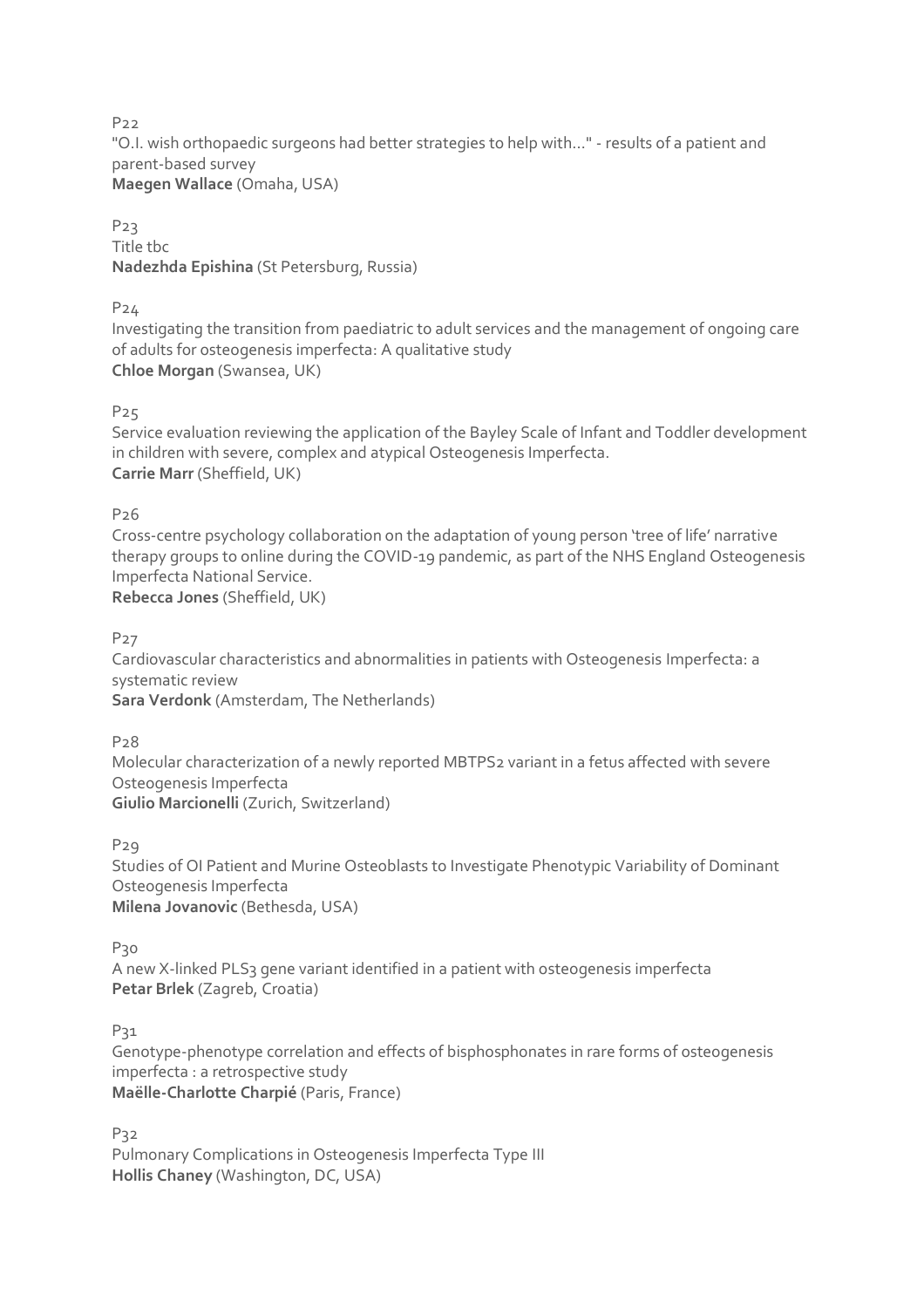Port-a-Cath Placement in Pediatric Patients with Osteogenesis Imperfecta Requiring Long-Term Vascular Access

**Maegen Wallace** (Omaha, USA)

P34

Intramedullary canal sclerosis as a result of prolonged bisphosphonate therapy in children with osteogenesis imperfecta type III and IV **Željko Jeleč** (Zagreb, Croatia)

P<sub>35</sub>

Tibial Rodding Challenges and Nailing Technique Choice in Children with Osteogenesis Imperfecta and Narrow Intramedullary Canals Using the "Telescoping Principles": A Narrative Review and Expert Opinion

**Alice Tao Ran Guo** (Montreal, Quebec, Canada)

P<sub>36</sub>

Bone microarchitecture in osteogenesis imperfecta assessed with high-resolution peripheral quantitative CT **Melissa Bevers** (Venlo, The Netherlands)

P37

Early intervention program for children with OI. 5 years of experience of the Center for Inborn Pathology GMS Clinic **Natalia Belova** (Moscow, Russia)

P<sub>3</sub>8

Stiff hips in patients with Osteogenesis Imperfecta : a providential femoral neck fracture **Marine de Tienda** (Paris, France)

P<sub>39</sub>

Tibia sliding elastic nailing technique in moderate-to-severe Osteogenesis Imperfecta :long-term outcomes **Marine de Tienda** (Paris, France)

P40

Laboratory assessment in patients with the highest bleeding scores on the Self bleeding assessment tool out of 195 patients with Osteogenesis Imperfecta **Koert Gooijer** (Zwolle, Netherlands)

 $P_{41}$ 

Understanding the Physical Well-being of Adults with Osteogenesis Imperfecta **Kathleen Montpetit** (Montreal, Canada)

P42

Treatment response in Osteogenesis imperfecta - Two-year retrospective analysis of paediatric patients treated with bisphosphonates **Mirko Rehberg** (Cologne, Germany)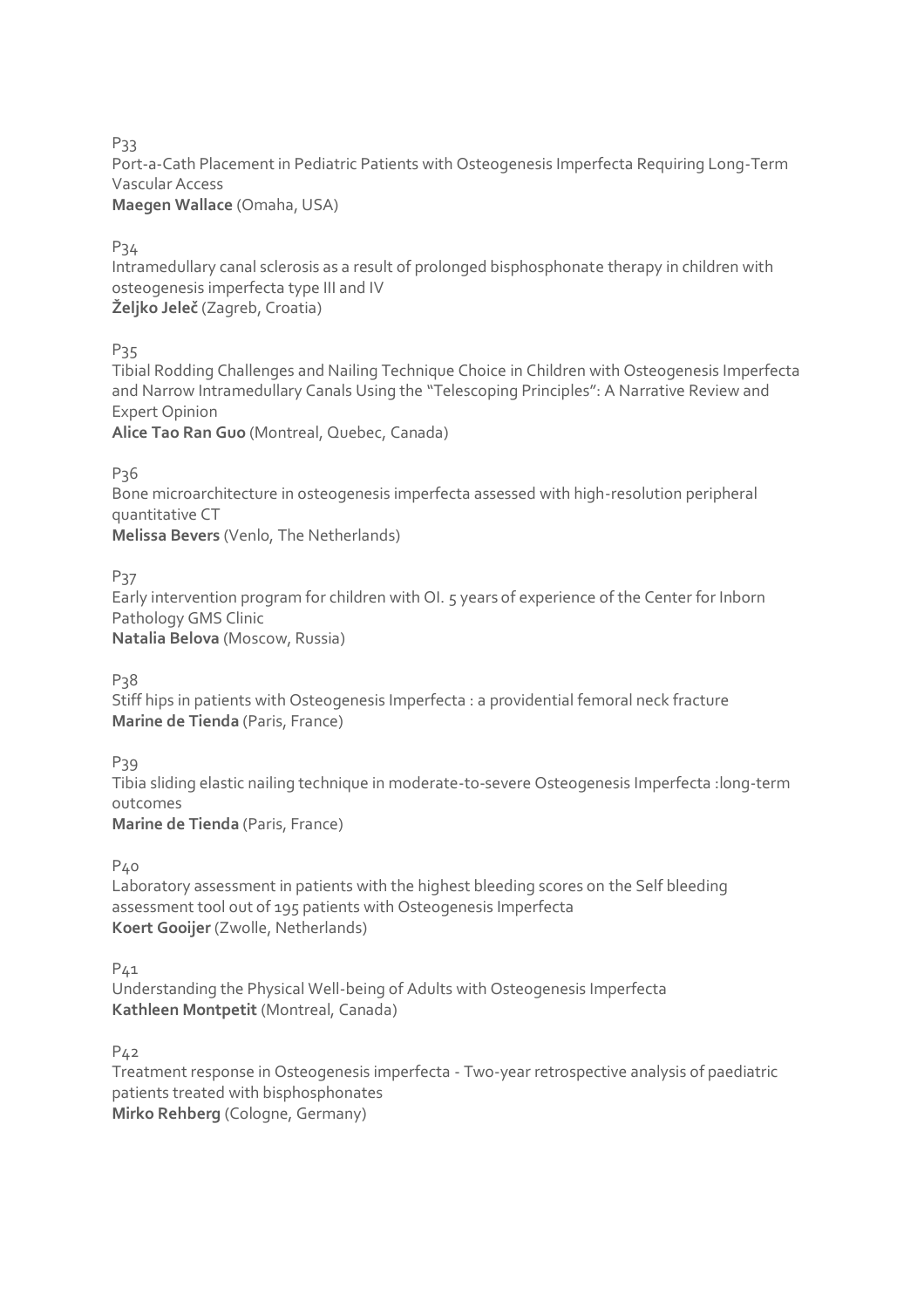Relative larger Aortic Root Diameter in Osteogenesis Imperfecta Type 3 compared to type 1 and 4 **Koert Gooijer** (Zwolle, Netherlands)

P44

Tooth size in individuals with osteogenesis imperfecta **Henri Tuurala** (Helsinki, Finland)

P45

Implementation of an Osteogenesis imperfecta patient registry to investigate clinical spectrum and genotype-phenotype correlations in OI **Timothée Ndarugendamwo** (Zürich, Switzerland)

P46

The Fate of Bent Telescopic Rods in Children with Osteogenesis Imperfecta: Do All Bent Rods Need to be Revised? **David Fralinger** (Wilmington, USA)

P47

Altered bone healing mechanoresponse exhibited by mouse models of osteogenesis imperfecta **David Bertrand** (Montreal, Canada)

P<sub>48</sub>

Ophthalmological screening guidelines for individuals with osteogenesis imperfecta : a scoping review

**Sarah Moussa** (Montreal, Canada)

P49

Oral health related quality of life in adults with osteogenesis imperfecta, in Spain **Amira Elfituri** (Madrid, Spain)

P<sub>50</sub>

Lack of psychosocial intervention assessment in OI: a scoping review **Marie-Catherine Mongenot** (Westmount, Canada)

P<sub>51</sub>

Ifitm5/BRIL p.S42L murine model for atypical type VI OI has elevated serum alkaline phosphatase and disordered bone matrix but decreased bone cell function **Gali Guterman-Ram** (Bethesda, USA & Haifa, Israel)

P<sub>52</sub>

Experience, problems and prospects of development of the program of diagnostics and treatment of osteogenesis imperfecta in children in the Republic of Kazakhstan. **Nukina Zhanerke** (Nur-Sultan, Kazakhstan)

P53

Clinical management of the adult patient with Osteogenesis Imperfecta **Arjan Harsevoort** (Zwolle, Netherlands)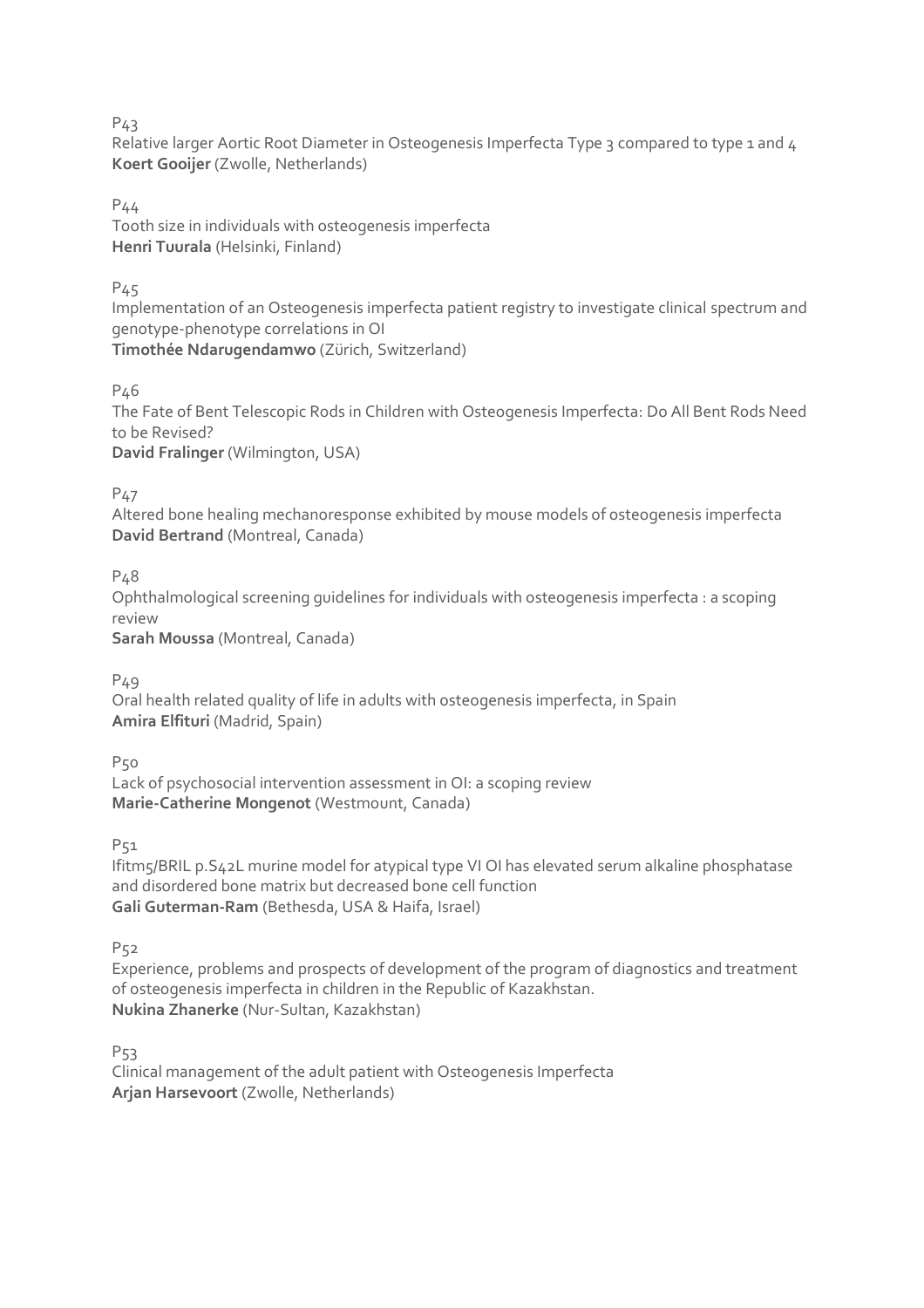Patient Reported Experience Of Clinical Care Of Osteogenesis Imperfecta (OI) During The COVID-19 Pandemic **Debra Smyth** (Glasgow, UK)

P<sub>55</sub>

A Dual centre transition clinic for young people with mild, moderate and severe Osteogenesis Imperfecta **Martyn Dudley** (London, UK)

P56

Genetics of Rare Skeletal Disorders among Pakistani Consanguineous Families **Mehran Kausar** (Gilgit, Pakistan)

P57

Prevalence and Hospital Admissions in Patients With Osteogenesis Imperfecta in The Netherlands: A Nationwide Registry Study **Silvia Storoni** (Amsterdam, Netherlands)

P58

The European Registry for Rare Bone and Mineral Conditions (EuRR-Bone): Results of a Survey on Osteogenesis Imperfecta **Ana Luisa Priego Zurita** (Leiden, Netherlands)

P<sub>59</sub>

How we made an Impact – The role of Patient Advocacy Groups in recruitment to surveys on rare conditions **Ingunn Westerheim** (Oslo, Norway)

P60

Sleeping Compression - Lengthening Nail; Off-label use for treatment of non union then lengthening in Osteogenesis Imperfecta patient **Yasser Elbatrawy** (Cairo, Egypt)

P61

Skull fractures, cervical spine fractures and intracranial injuries in children with Osteogenesis Imperfecta: a cohort study **Georgina Williams** (London, UK)

P62

Long-Term Results of Initial and Reoperation Surgeries with Fassier-Duval Intramedullary Rods in Femurs and Tibias of Children with Osteogenesis Imperfecta **Maegen Wallace** (Omaha, USA)

P63

Impact of pandemic on self-report measures for children with Osteogenesis Imperfecta(OI): a preliminary look **Maureen Donohoe** (Wilmington, USA)

P64

'In-Out-In' K-wires sliding technics in severe tibial deformities of osteogenesis imperfecta **Tristan Langlais** (Paris, France)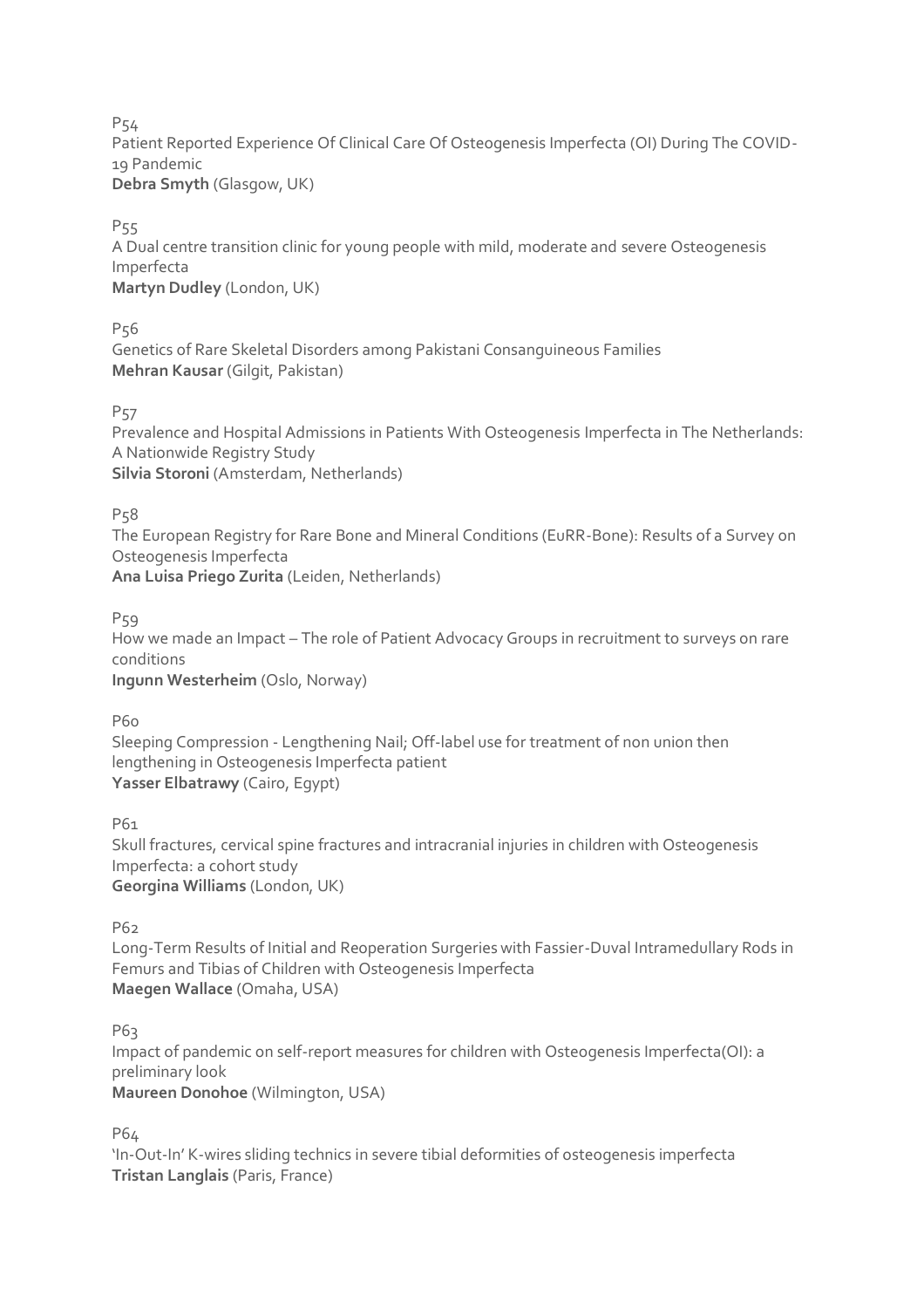What's in a Name? Prevalence of Metaphyseal Fractures in Children with Osteogenesis Imperfecta in the First Two Years of Life **Ella Riley** (Sheffield, UK)

P66

Evidence for Metaphyseal Fractures Typical of Abuse in Osteogenesis Imperfecta: A Systematic Review **Ella Riley** (Sheffield, UK)

P67

Bone Mass, Density, Geometry and Stress-Strain Index in Adults with Osteogenesis Imperfecta Type I, and their Associations with Physical Activity and Muscle Function Parameters **Marie Coussens** (Ghent, Belgium)

P68 Typing with OI Type 5 **Zoe Bowman Bayles** (London, UK)

P69

Gene Expression Profiling of Fetal Mesenchymal Stem Cells during Osteogenic Differentiation **Emine Begum Gencer-Oncul** (Stockholm, Sweden)

P70

Effect of Blood Flow Restriction Training on Bone, Muscle, Pain, and Fatigue in Adults with Osteogenesis Imperfecta type I: a Protocol Proposal of a Randomized Controlled Clinical Trial **Marie Coussens** (Ghent, Belgium)

P71

Muscle Function Parameters in Adults with Osteogenesis Imperfecta type I: Preliminary Results **Marie Coussens** (Ghent, Belgium)

P72

WNT1-related Osteogenesis imperfecta Type 15 and intramembranous calcification: subtle skull vault mineralisation defect only evident on 3D CT head. **Christine Burren** (Bristol, UK)

P73

The Methodological Approaches Used to Understand the Psychosocial Experiences Of Parents of Children With Osteogenesis Imperfecta: A Review **Yu Chen Shi** (Montreal, Canada)

P74

The Osteogenesis Imperfecta Variant Database: current state **Dimitra Micha** (Amsterdam, Netherlands)

P75

Engaging the osteogenesis imperfecta (OI) community in patient centered outcomes research **Laura Tosi** (Washington DC, USA)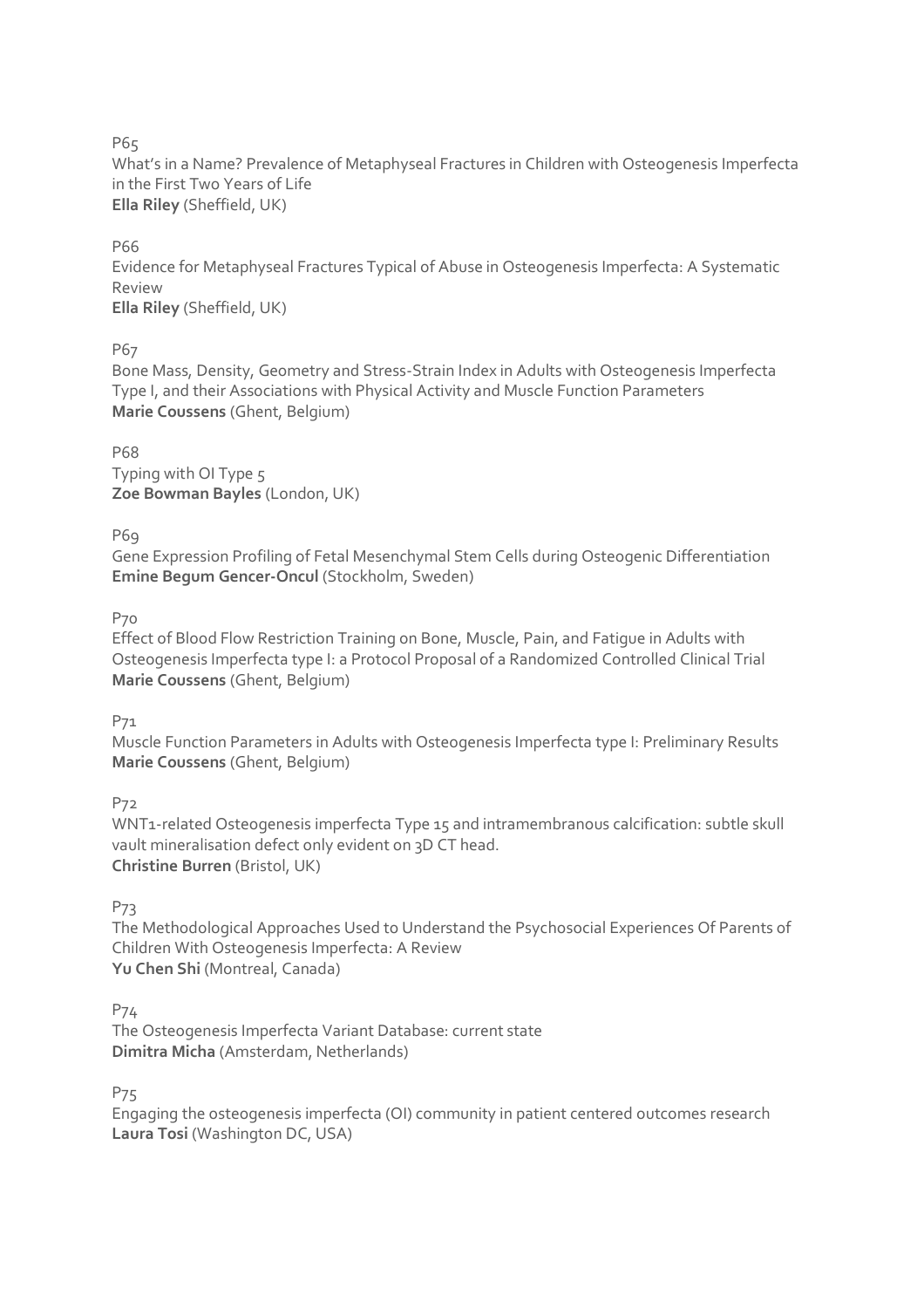5-years experience of telescopic rods surgery for osteogenesis imperfecta patients in Russia **Alexey Rykunov** (Moscow, Russia)

### P77

The London Osteogenesis Imperfecta Team – Taking a Psychosocial Approach **Charlotte Barran** (London, UK)

### P78

A feasibility study exploring the suitability of the Bayley Scale of Infant and Toddler Development in assessing children from 16 days to 42 months with Osteogenesis Imperfecta who are under the care of the Metabolic Bone Team at Sheffield Children's NHS Foundation Trust **Carrie Marr** (Sheffield, UK)

#### P79

Upper limb function in osteogenesis imperfecta: a scoping review **Jasmine Rocci** (Oakville, Canada)

**P80** 

Using virtual communication for rapid dissemination of COVID-19 information to patients with osteogenesis imperfecta **Laura Tosi** (Washington, DC, USA)

P81 Quality of life and coping strategies in adults with OI **Ceú Barreiros** (Lisbon, Portugal)

P8<sub>2</sub>

Technique of telescopic nailing of the femur by retrograde approach (FRA) in patients with osteogenesis imperfecta: clinical and radiological results. **Zagorka Pejin** (Paris, France)

P<sub>83</sub>

Ability of Radiofrequency Echographic Multispectrometry in the assessment of bone mineral density in subjects with Osteogenesis Imperfecta **Antonella Al Refaie** (Siena, Italy)

P84

The Severe Mouse Model of Osteogenesis Imperfecta Exhibits Compromised Cardiac Function **Brittany Lafaver** (Columbia, USA)

P85

Gene expression signatures in bone and heart tissue of a Col1a1+/Mov13 mice identify it as a challenging animal model for mild Osteogenesis Imperfecta **Lidiia Zhytnik** (Amsterdam, Netherlands & Tartu, Estonia)

P86

Vertebral fractures in Osteogenesis imperfecta with COL1A1 and COL1A2-mutations **Bianca Link** (Zurich, Switzerland)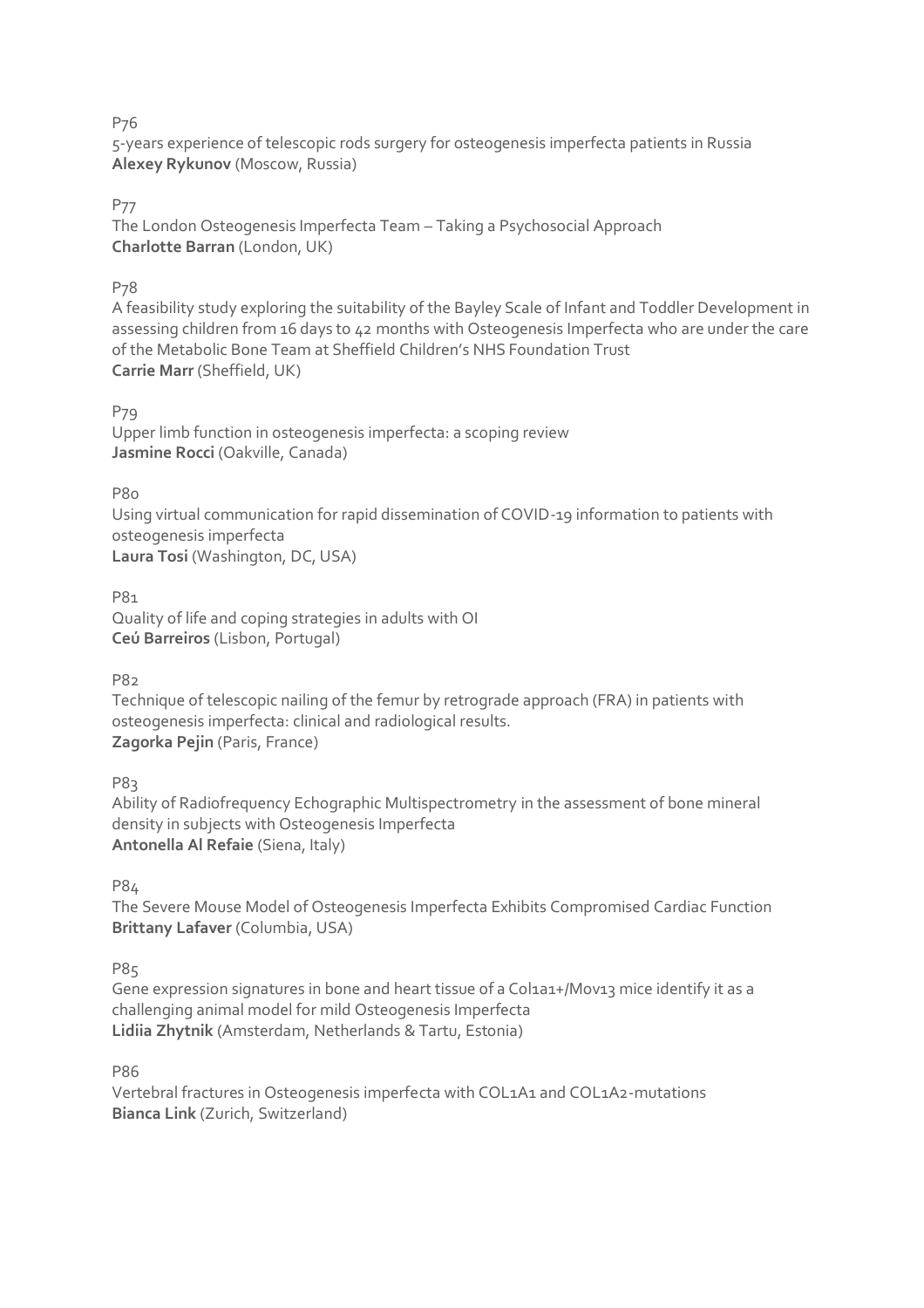Patient osteoblast model for Osteogenesis Imperfecta using induced mesenchymal stem cells **Lauria Claeys** (Amsterdam, Netherlands)

P88

Unfractured Care: Transforming Treatment Goals for the Infant with Severe Osteogenesis Imperfecta **Cristina McGreal** (Wilmington, USA)

P<sub>89</sub>

Cardiovascular involvement in Osteogenesis Imperfecta - a Portuguese nation-wide cohort study (OI&Heart Study) **Ceu Barreiros** (Sacavém, Portugal)

Pgo

Prevalence of tinnitus in adults with osteogenesis imperfecta **Temis Felix** (Porto Alegre, Brazil)

P<sub>91</sub>

Landscape of Osteogenesis imperfecta in Brazil: data from the Brazilian Rare Disease Network **Temis Felix** (Porto Alegre, Brazil)

P92

Using the Bayley Scales of Infant and Toddler Development to assess fine and gross motor skills in young children with severe Osteogenesis Imperfecta **Emilie Hupin** (London, UK)

P93

Hearing in Osteogenesis imperfecta: a phenotype/genotype analysis **Temis Felix** (Porto Alegre, Brazil)

P94 Defining Pathomechanisms and Unique and Common Molecular Signatures of MBTPS2 Osteogenesis Imperfecta **Pei Jin Lim** (Zurich, Switzerland)

P<sub>95</sub>

Therapeutic Management of Olecranon Fractures in Paediatric Osteogenesis Imperfecta **Lisa Mills** (Bristol, UK)

P<sub>96</sub> Audiological follow up in Osteogenesis Imperfecta **Temis Felix** (Porto Alegre, Brazil)

P<sub>97</sub>

Traumatic and non-traumatic cervical spine pathology in Severe, Complex and Atypical Osteogenesis Imperfecta **Catherine DeVile** (London, UK)